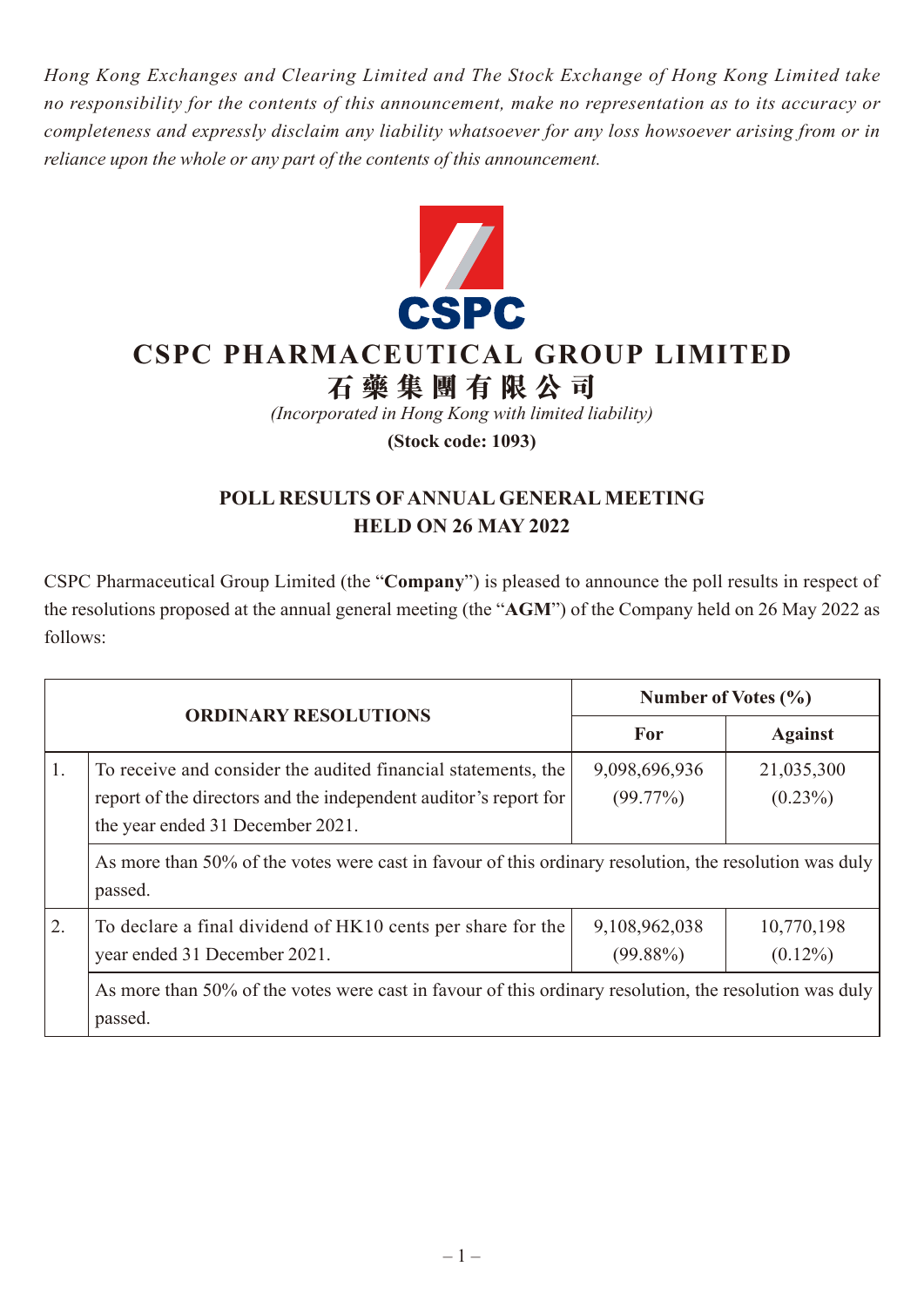|    | <b>ORDINARY RESOLUTIONS</b>                                                                                                                 | Number of Votes (%)          |                              |  |  |
|----|---------------------------------------------------------------------------------------------------------------------------------------------|------------------------------|------------------------------|--|--|
|    |                                                                                                                                             | For                          | <b>Against</b>               |  |  |
| 3. | To re-elect Mr. WANG Zhenguo as an executive director.<br>(a)(i)                                                                            | 8,744,799,200<br>$(95.90\%)$ | 373,433,036<br>$(4.10\%)$    |  |  |
|    | As more than 50% of the votes were cast in favour of this ordinary resolution, the resolution was duly<br>passed.                           |                              |                              |  |  |
|    | (a)(ii) To re-elect Mr. WANG Huaiyu as an executive director.                                                                               | 8,759,076,486<br>$(96.06\%)$ | 359, 155, 750<br>$(3.94\%)$  |  |  |
|    | As more than 50% of the votes were cast in favour of this ordinary resolution, the resolution was duly<br>passed.                           |                              |                              |  |  |
|    | (a)(iii) To re-elect Mr. CHAK Kin Man as an executive director.                                                                             | 8,643,371,972<br>(94.79%)    | 474,860,264<br>$(5.21\%)$    |  |  |
|    | As more than 50% of the votes were cast in favour of this ordinary resolution, the resolution was duly<br>passed.                           |                              |                              |  |  |
|    | a)(iv) To re-elect Mr. WANG Bo as an independent<br>non-executive director.                                                                 | 5,743,536,367<br>$(62.99\%)$ | 3,374,695,869<br>$(37.01\%)$ |  |  |
|    | As more than 50% of the votes were cast in favour of this ordinary resolution, the resolution was duly<br>passed.                           |                              |                              |  |  |
|    | $(a)(v)$ To re-elect Mr. CHEN Chuan as an independent<br>non-executive director.                                                            | 6,024,469,509<br>$(66.07\%)$ | 3,093,762,727<br>$(33.93\%)$ |  |  |
|    | As more than 50% of the votes were cast in favour of this ordinary resolution, the resolution was duly<br>passed.                           |                              |                              |  |  |
|    | To authorize the board of directors to fix the remuneration<br>(b)<br>of directors.                                                         | 9,106,017,665<br>(99.85%)    | 13,666,571<br>$(0.15\%)$     |  |  |
|    | As more than 50% of the votes were cast in favour of this ordinary resolution, the resolution was duly<br>passed.                           |                              |                              |  |  |
| 4. | To re-appoint Messrs. Deloitte Touche Tohmatsu as auditor<br>and to authorise the board of directors to fix the remuneration<br>of auditor. | 5,573,937,123<br>$(61.12\%)$ | 3,545,795,113<br>$(38.88\%)$ |  |  |
|    | As more than 50% of the votes were cast in favour of this ordinary resolution, the resolution was duly<br>passed.                           |                              |                              |  |  |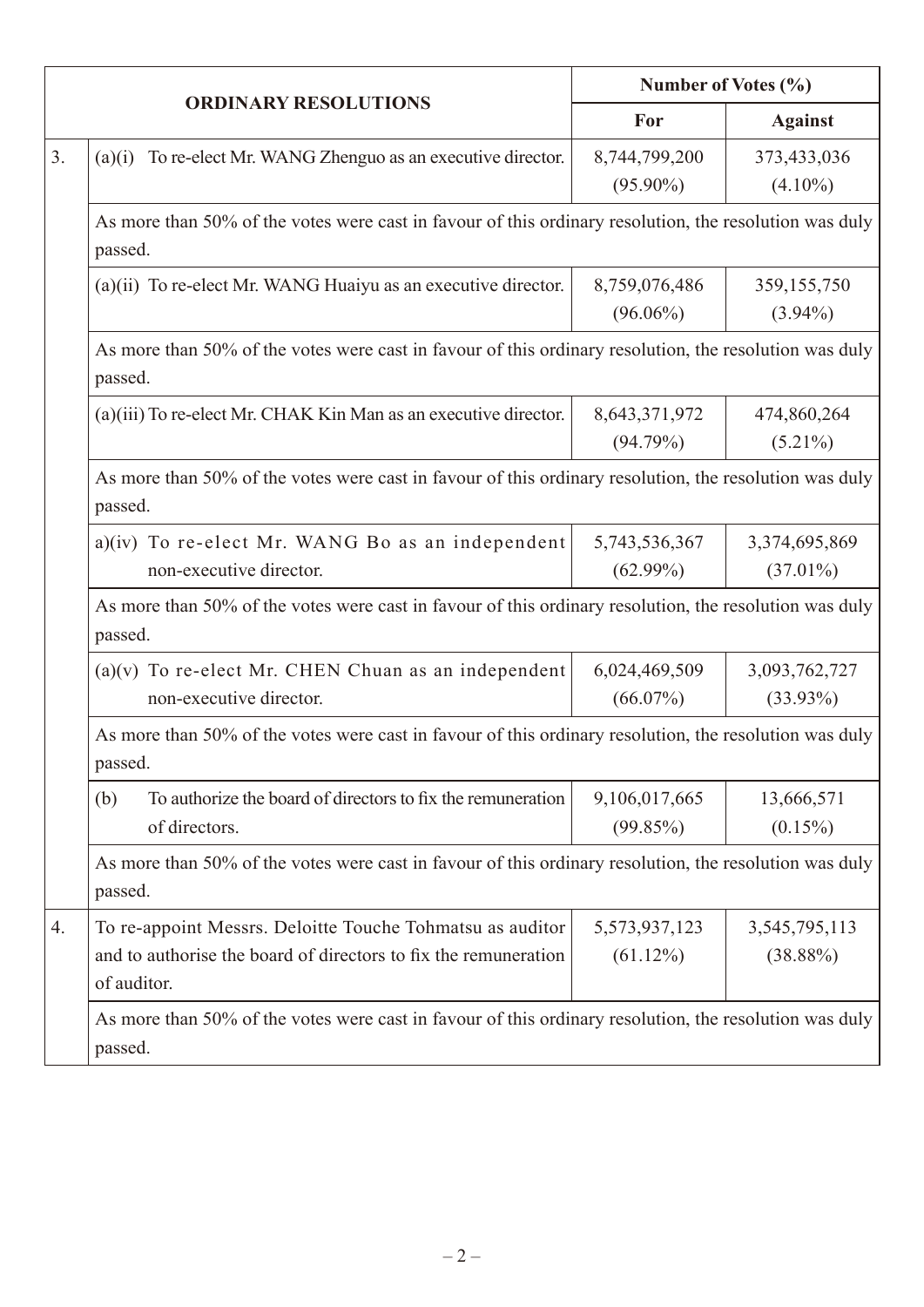| <b>ORDINARY RESOLUTIONS</b> |                                                                                                                                                                                     | Number of Votes (%)          |                              |  |  |  |
|-----------------------------|-------------------------------------------------------------------------------------------------------------------------------------------------------------------------------------|------------------------------|------------------------------|--|--|--|
|                             |                                                                                                                                                                                     | For                          | <b>Against</b>               |  |  |  |
| 5.                          | To give a general mandate to the Directors to buy-back shares<br>of the Company (ordinary resolution in item No.5 of the<br>Notice of Annual General Meeting).                      | 9,103,932,918<br>$(99.83\%)$ | 15,799,318<br>$(0.17\%)$     |  |  |  |
|                             | As more than 50% of the votes were cast in favour of this ordinary resolution, the resolution was duly<br>passed as an ordinary resolution.                                         |                              |                              |  |  |  |
| 6.                          | To give a general mandate to the Directors to issue new shares<br>of the Company (ordinary resolution in item No.6 of the<br>Notice of Annual General Meeting).                     | 9,030,770,429<br>$(99.02\%)$ | 88,961,807<br>$(0.98\%)$     |  |  |  |
|                             | As more than 50% of the votes were cast in favour of this ordinary resolution, the resolution was duly<br>passed as an ordinary resolution.                                         |                              |                              |  |  |  |
| 7.                          | To grant a mandate to the Directors to grant options under the<br>Share Option Scheme of the Company (ordinary resolution in<br>item No.7 of the Notice of Annual General Meeting). | 4,875,774,231<br>$(53.46\%)$ | 4,243,910,005<br>$(46.54\%)$ |  |  |  |
|                             | As more than 50% of the votes were cast in favour of this ordinary resolution, the resolution was duly<br>passed as an ordinary resolution.                                         |                              |                              |  |  |  |

As at the date of the AGM, the total number of issued and fully paid up shares of the Company was 11,933,219,732 shares. In relation to all resolutions proposed at the AGM, the total number of shares entitling the holders to attend and vote for or against the resolutions at the AGM was 11,933,219,732 shares. There were no shares entitling the holders to attend and abstain from voting in favour of the resolutions at the AGM as set out in Rule 13.40 of the Rules Governing the Listing of Securities on The Stock Exchange of Hong Kong Limited (the "**Listing Rules**") and no holder of shares was required to abstain from voting at the AGM under the Listing Rules.

Tricor Secretaries Limited, the Share Registrar of the Company, acted as scrutineer for the poll at the AGM.

The AGM was chaired by Mr. CAI Dongchen, the Chairman of the Board. All directors of the Company (except for Mr. PAN Weidong, Mr. WANG Huaiyu and Dr. LI Chunlei who were unable to attend due to other business commitments) attended the AGM in person or by electronic means.